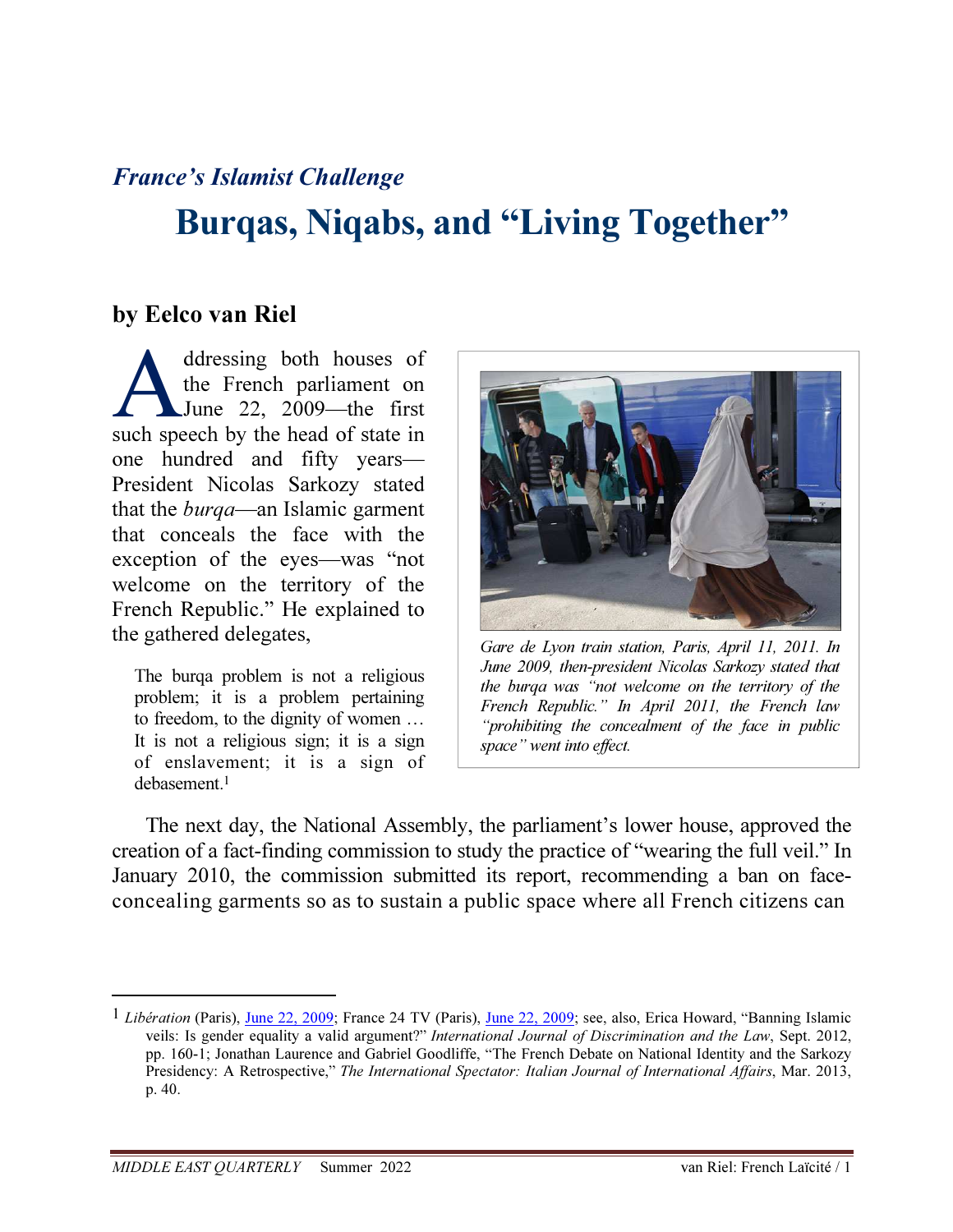agreeably "live together" (vivre ensemble). On July 13, the National Assembly passed a bill on faceconcealing garments with the Senate following suit two months later. On October 7, after lingering

The European Court of Human Rights upheld the French law on the principle of "protection of the rights and freedoms of others."

-

doubts, the Constitutional Council, France's highest constitutional authority, acquiesced, and four days later, the law "prohibiting the concealment of the face in public space" came into effect.<sup>2</sup>

This was not the first time that the contentious issue of religion's appropriate place in society, notably the extent to which public display of religious symbols ought to be tolerated, came to the forefront of French politics. Six years earlier, another ban had roiled French society, leading to a public uproar and sparking a string of debates on questions pertaining to Islam, religious accommodation, religious identity, citizenship, Republicanism, and, most notably, laïcité (secularism).<sup>3</sup> The March 2004 law, passed by the French National Assembly with an overwhelming majority, stipulated that "in public schools, the wearing of symbols or

 $\overline{a}$ 

clothing by which students conspicuously manifest a religious appearance is forbidden."<sup>4</sup>

Though the European Court of Human Rights (ECHR) upheld the 2010 law and its predication on

the vivre ensemble principle for "the protection of the rights and freedoms of others,"<sup>5</sup> a host of thought-provoking questions continues to divide French society: What exactly does the vivre ensemble principle encompass, and why is it accorded such weight? And should the French government accommodate the public display of cultural and religious expression or, in keeping with the celebrated principle of laïcité, persevere in circumscribing the public sphere?

#### In Search of Laïcité

No notion in French society has been addressed as frequently, as fervently, and as dramatically as the principle of laïcité. This singular concept, which has engrossed the French for some two centuries, still appears to elicit intense disputes and vehement debates about its actual meaning and application. The most common English translation in scholarly

<sup>2 &</sup>quot;Loi du 11 Octobre 2010 Interdisant la Dissimulation du Visage dans l'Espace Public (1), n° 2010-1192," Journal Officiel de la République Française, NOR: JUSX1011390L; Paul Cliteur and Machteld Zee, "The Burqa Challenge to Europe," Middle East Quarterly, Spring 2016; Jennifer Fredette, "Becoming a Threat: The Burqa and the Contestation over Public Morality Law in France," Law & Social Inquiry, June 2015, pp. 587-9.

<sup>3</sup> Pascal Bruckner, "Unveiled: A Case for France's Burqa Ban," World Affairs, Nov.-Dec. 2010, p. 61; Elaine R. Thomas, "Keeping identity at a distance: Explaining France's new legal restrictions on the Islamic headscarf," Ethnic and Racial Studies, 2 (2006), pp. 239-42.

<sup>4</sup> Elisa T. Beller, "The Headscarf Affair: The Council d'Etat on the Role of Religion and Culture in French Society," Texas International Law Journal, 4 (2004), pp. 581-2; Benjamin Ismail, "Ban the Burga? France votes yes," Middle East Quarterly, Fall 2010, pp. 47-55.

<sup>5</sup> S.A.S. v. France, app. no. 43835/11, European Court of Human Rights (ECHR), July 1, 2014, paras. 54, 121; see, also, art. 8, "Right to respect for private and family life," art. 9, "Right to freedom of thought, conscience and religion," Convention for the Protection of Human Rights and Fundamental Freedoms, ECHR, 1950.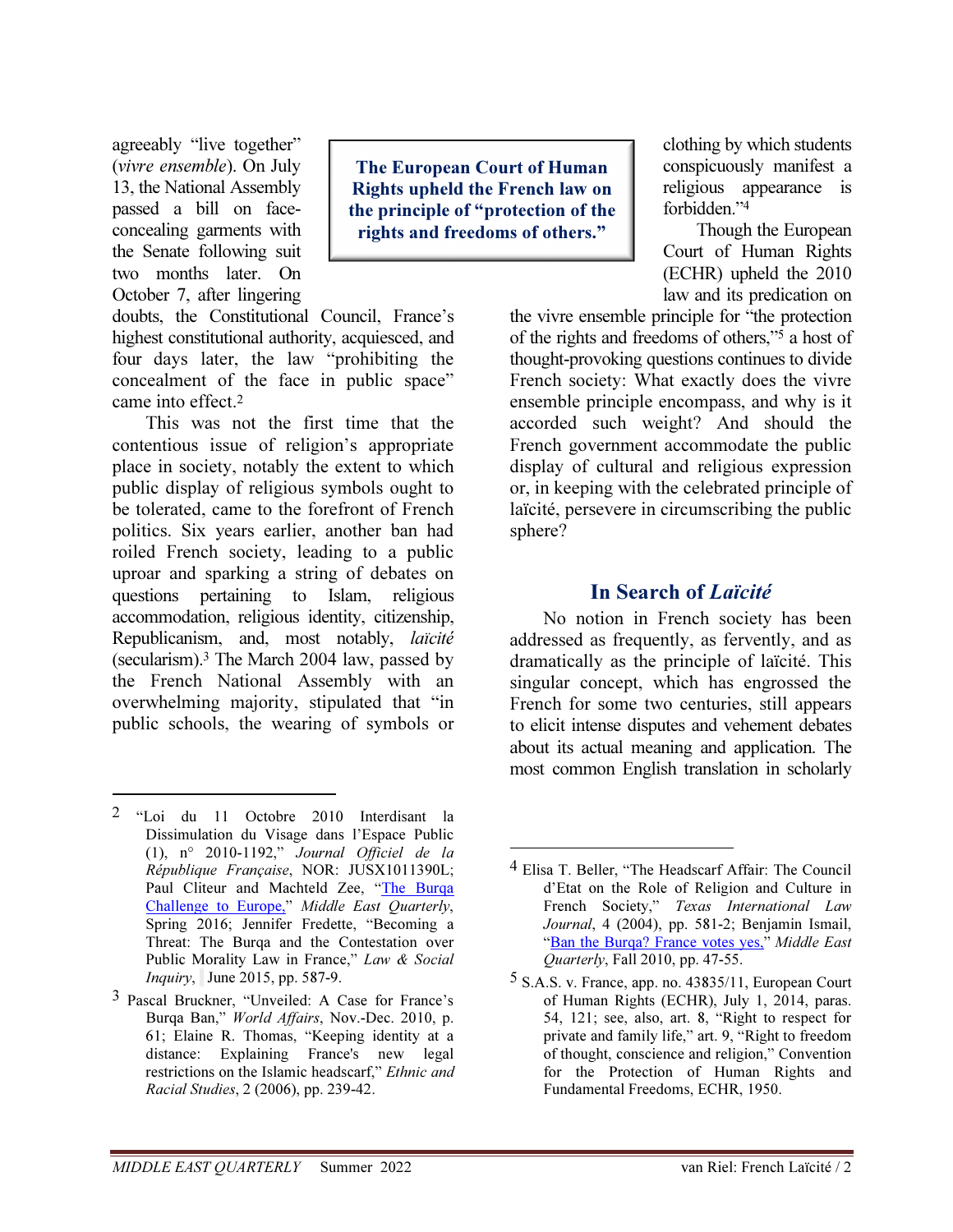literature is "secularism," or the separation of church and state.<sup>6</sup> This translation is but a rough approximation for laïcité has a distinct flavor: it is deeply embedded in the French "national spirit" and amounts to a true political philosophy. But to understand this requires going back to the French Revolution (1789-1801).

After centuries of public grievances against the throne and Catholic Church, the revolution abolished all the privileges held by these institutions, which had dominated the French social and political landscape: the holdings of the church were nationalized; the tithe dispensed with, and the clergy were forced to relinquish their elevated status.<sup>7</sup> In short, laïcité was born of the changes wrought by the revolution.

The revolutionary turmoil shook France to the core. It demolished the very foundation upon which society had been built. A novel breed of revolutionaries, the Republicans, enthused and galvanized by enlightenment ideas, argued that the state ought to shoulder the burden of coalescing society.<sup>8</sup> Religion, since time immemorial the chain that bound and unified society, was subsumed by the

<u>.</u>

7 Efe Peker, "Bringing the State Back in Secularization: The Development of Laïcité in the French Third Republic (1875–1905)," Journal for the Scientific Study of Religion, Nov. 2019, p. 818; Steven Englund, "Church and State in France since the Revolution," Journal of Church and State, Spring 1992, p. 329.

8 J. C. Soper et al., "France: Separation from the Public Square," in The Challenge of Pluralism Church and State in Six Democracies (Lanham: Rowman and Littlefield, 2017; 3rd ed.), p. 58.



Aristide Briand, rapporteur of the 1905 bill on the separation of church and state, French National Assembly, Paris. With this law, the display of religious symbols in France was abolished.

state. The "general will" reigned supreme. The individual, no longer subject to the dictates of religion, was obliged to abide by the laws of the state. The specter of Jean-Jacques Rousseau's political philosophy haunted the revolution. The Republicans, roused by the political potential of Rousseau's "social contract," which promised the liberation of the individual, clung to his dictum that "it is only by the force of the state that the liberty of its members can be secured."<sup>9</sup> According to the French enlightenment philosopher, individual liberty means complete capitulation to the state, which embodies the general will and hence commands the absolute allegiance of

<sup>6</sup> Cécile Laborde, "Toleration and laïcité," in Catriona McKinnon and Dario Castiglione, eds., The Culture of Toleration in Diverse Societies: Reasonable Tolerance, (Manchester: Manchester University Press, 2003), p. 162; Michel Troper, "French Secularism, or Laïcité," Cardozo Law Review, 4 (2000), p. 1267.

<sup>9</sup> Jean-Jacques Rousseau, "Book 2, Chapter 12," The Social Contract (Ware, Hertfordshire: Wordsworth Editions Limited, 1998), p. 89.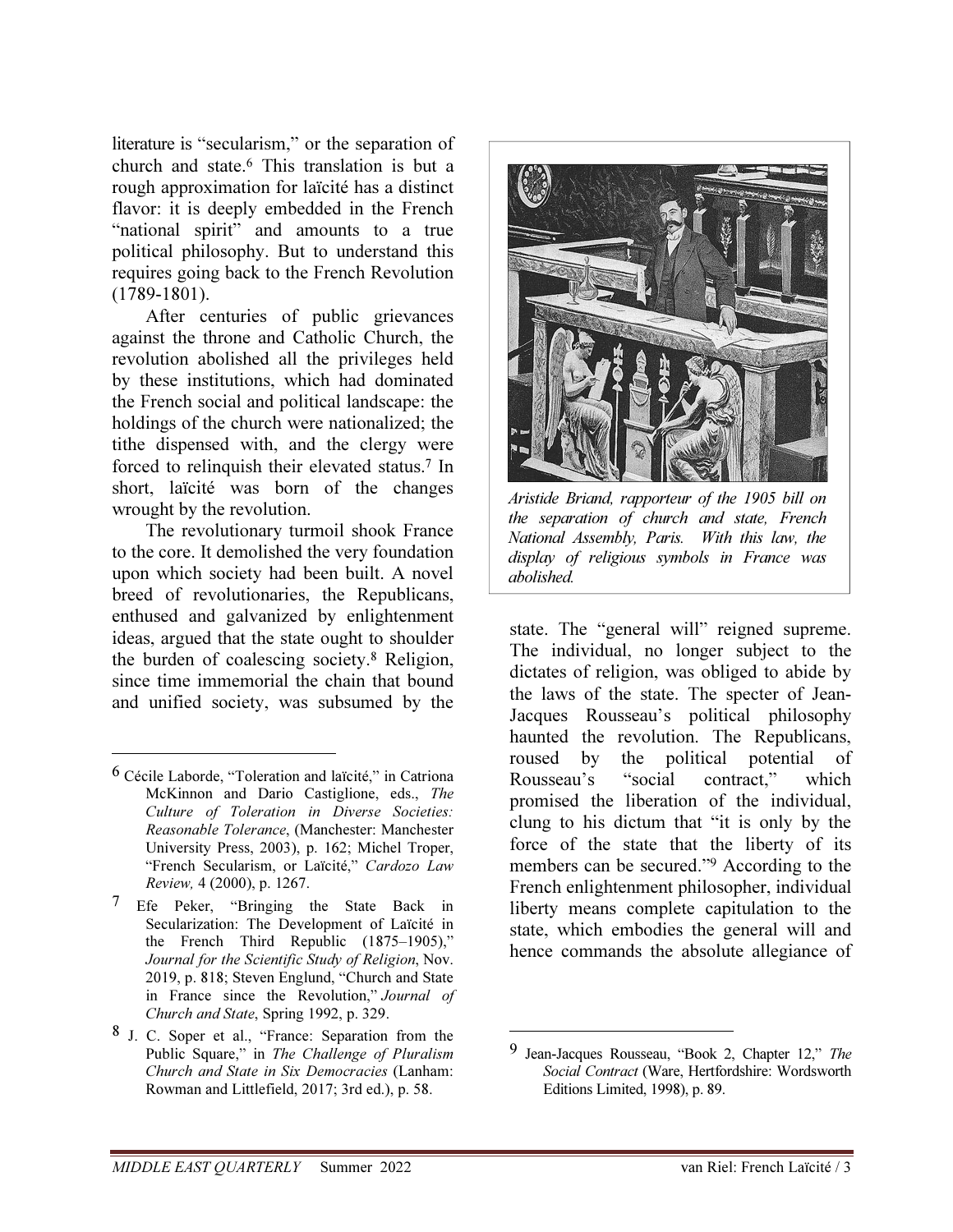all individuals in the body politic.<sup>10</sup> This notion left an indelible mark on the development of French society, with the formerly sacrosanct synthesis of church and nobility dissolved into an inviolable state.

Laïcité dictates that, in public, the individual thrusts aside religious predispositions and ascribes to the values of the republic.

The second substantial step in the process of French secularization was made during the Third Republic (1870-1940), when laïcité became the official doctrine of the state. The final blow against the Catholic Church was struck in 1905 with the promulgation of the Law on the Separation of Church and State. The church, with its power already on the wane, lost its mandate to exert influence on the public sphere: public funding of faith-based schools ceased; ownership of religious buildings was transferred to the state, and the display of religious symbols was abolished.<sup>11</sup> Philosopher Charles Taylor neatly captures the thinking of the Republicans of the Third Republic: "the state should be founded on a morale indépendente, that is, one free from and a rival to religious morality."<sup>12</sup>

The principle of laïcité, after a long and turbulent history, has become a permanent and enduring feature of French society: "laïcité, arguably defines the collective, public identity of the French people, the cornerstone of a national personality, defining what it means to 'be French.'"<sup>13</sup> This demonstrates that laïcité

 $\overline{a}$ 

- <sup>12</sup> Charles Taylor, "The polysemy of the secular," Social Research, Winter 2009, p. 1147.
- 13 Britton D. Davis, "Lifting the Veil: France's New Crusade," Boston College International and Comparative Law Review, 1 (2011), p. 122.

cannot be dispensed with as either a militant or hostile separation of church and state.<sup>14</sup> Rather, it is an animating concept, grounded in history, deeply layered and multifaceted, which is con-

stantly subject to revision and reappraisal. Laïcité is an intricate body of moral commitments that articulates the neutrality of the state on religious matters while simultaneously demarcating the boundary between the private and public spheres.<sup>15</sup> The public sphere, suffused with the spirit of laïcité that could arguably be considered a fundamental manifestation of French national identity, dictates that in the public sphere, the individual momentarily thrusts aside his or her religious predispositions and personal histories and ascribes to the values of the republic that steers the "collective citizenry from pluralism to unity through consent."<sup>16</sup> This means, in other words, to meet, mingle, and live together as French individuals.

#### The Vivre Ensemble Principle in Europe's Court

In 2014, the ECHR adjudicated a claim submitted to the court by a Pakistan-born French citizen who argued that the October

<u>.</u>

<sup>10</sup> Robert A. Nisbet, "Rousseau and totalitarianism," The Journal of Politics, May 1943, pp. 99-102.

<sup>11</sup> Soper et al, "France: Separation from the Public Square," pp. 60-1.

<sup>14</sup> Benjamin Neuberger, "Cooperation between Church and State in Liberal Democracies," in J. Fox, ed., Religion, Politics, Society and the State (Boulder: Paradigm Publishers, 2011), p. 12; Craig Calhoun, "Rethinking Secularism," Hedgehog Review, Fall 2010, p. 42.

<sup>15</sup> Peter G. Danchin, "Suspect Symbols: Value Pluralism as a Theory of Religious Freedom in International Law," Yale Journal of International Law, Winter 2008, p. 21.

<sup>16</sup> Davis, "Lifting the Veil," p. 122.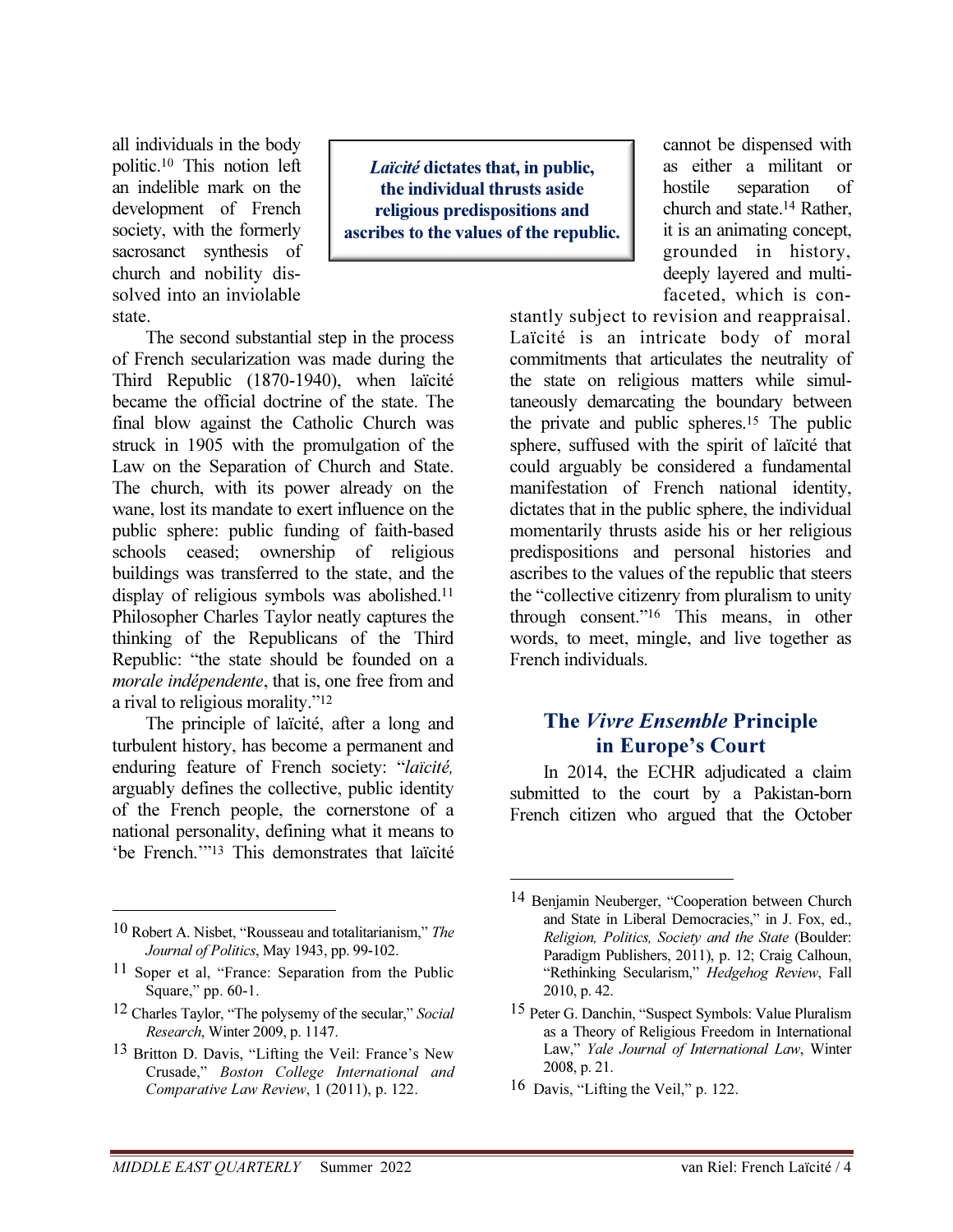2010 law prohibiting the wearing of faceconcealing garments in public violated several articles of the European Convention of Human Rights. The court decided to consider the case only under articles 8 and 9.<sup>17</sup> The plaintiff maintained that the law "prevented her from manifesting her faith, from living by it and from observing it in public."<sup>18</sup> The French government acknowledged that the ban could arguably be seen as a "limitation" on the "freedom to manifest one's religion or beliefs" set forth in Article 9 § 2, but contended that the ban pursued three "legitimate aims" to justify restricting this freedom: "ensuring public safety"<sup>19</sup>; "protection of the rights and freedoms of others" by guaranteeing "respect for the minimum set of values of an open and democratic society," and safeguarding "the equality between men and women."<sup>20</sup> The court found by a majority of 15-2 that no violation of articles 8 and 9 had occurred, positing that "under certain conditions the 'respect for the minimum requirements of life in society' referred to by the Government—or of 'living together [vivre ensemble],'" can be linked to the legitimate aim of the "protection of the rights and freedoms of others," as stated in both articles 9  $\S$  2 and 8  $\S$  2.<sup>21</sup>

Does the above ruling explain the exact legal understanding of the vivre ensemble principle? Hardly. Yet it infers that this principle provides a qualification to establish a society composed of individuals who can and may exercise their rights, under the proviso that the rights of others are not

 $\overline{a}$ 

20 S.A.S. v. France, paras. 81-2.

21 Ibid., para. 121.



In 2014, the European Court of Human Rights ruled that France's ban on veiling did not violate the pertinent articles of the European Convention of Human Rights.

infringed. This implies a public sphere subject to reasonable limits to ensure the welfare of every citizen. And, should the need arise, affords the state a legal instrument to intercede on behalf of the republic to safeguard its values and uphold a readily accessible public sphere.

#### Accommodation or the Republic?

A vast literature, scholarly and otherwise, exists, and much brainpower has been expended on the subject; nonetheless, impartiality in the assessment of issues pertaining to religious manifestation in the public sphere is unfortunately not always a given. Understandably, the ban on the face veil, which regrettably has acquired the moniker "burqa ban" despite the fact that the law is formulated in exclusively neutral terms, stirs tempers. However, emotions or political leanings must not cloud judgement or intrude on impartial evaluation.

<sup>17</sup> S.A.S. v. France, paras. 69-74.

<sup>18</sup> Ibid., para. 76.

<sup>19</sup> For a discussion on the concealment of the face and its relation to public safety, see Daniel Pipes, "Niqabs and Burqas as Security Threats," Lion's Den blog, Mar. 19, 2022.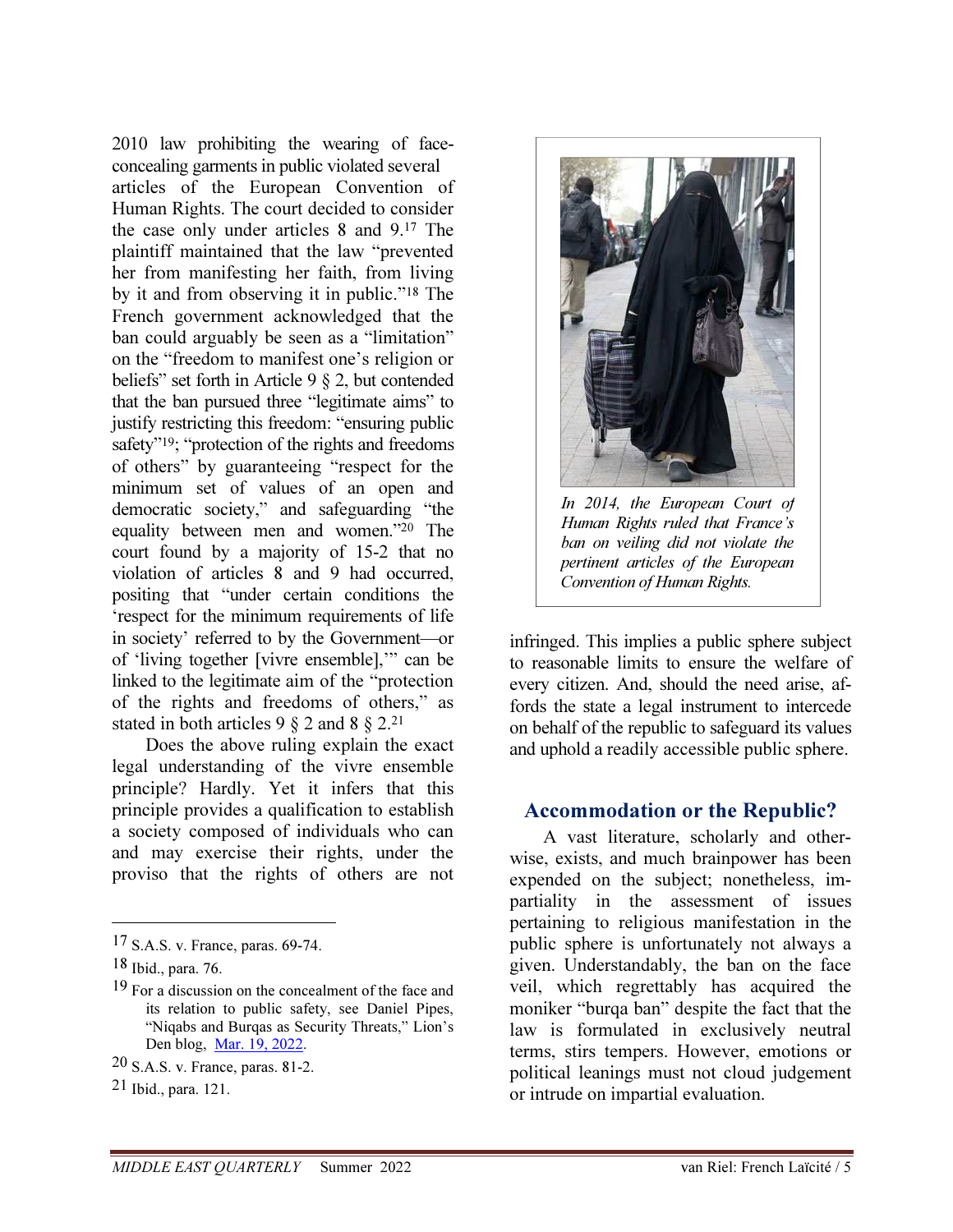Sarkozy's passionate opposition to the burqa derides this covering as a symbol of enslavement that encroaches upon the freedom of women and corrupts their dignity. But he was equally quick to

Many legal scholars chastise the ECHR for not admonishing the French government for restricting the right to religious manifestation.

point out that the "burqa problem is not a religious problem."<sup>22</sup> Echoes of Sarkozy's impassionate plea resound in the thinking of Pascal Bruckner, a French philosopher, who argued that the burqa "is a direct challenge to the ideal of laicization since it dramatically violates the principle of equality between men and women."<sup>23</sup> Tellingly, both Sarkozy and Bruckner are right for the wrong reasons. The burqa is not a violation of the principle of equality between men and women. The argument, while often discussed by politicians and aired by feminists under the banner of emancipation, originates in the claim that women are intimidated into wearing faceconcealing attire by men.<sup>24</sup> In fact, the opposite appears to be true: many Muslim women allegedly consider donning the burqa or niqab a reinforcement of their Islamic identity.<sup>25</sup>

 $\overline{a}$ 

24 Thomas Hammarberg, Human rights in Europe: no grounds for complacency. Viewpoints by Thomas Hammarberg Council of Europe Commissioner for Human Rights (Strasbourg: Council of Europe Publishing, 2011), p. 40; Howard, "Banning Islamic veils," pp. 148-60; see, also, Ulrike Spohn, "Sisters in disagreement: The dispute among French feminists about the burqa ban and the causes of their disunity," Journal of Human Rights, Apr. 2013, p. 148.

Hence, the ECHR's rejection of the idea that "the equality between men and women" is a purported aim of the law of October 2010 is entirely justified.<sup>26</sup>

But given the im-

pression that the act of wearing the burqa is indeed a "genuine" attempt at religious manifestation, why did the ECHR not appeal to the "religious manifestation" clause of the European human rights convention's article 9 to pressure the French government to repeal the law? A legitimate question, and one that has vexed many legal scholars who deem the ECHR ruling flawed and chastise the court for not admonishing the French government for restricting the right to religious manifestation.<sup>27</sup> And rightly so, were it not, as stressed by Sarkozy in his June 2009 address, that the "burqa problem" is not a religious problem at all. Those opposed to the ECHR ruling based their case on the premise that the issue at hand was of a manifestly religious nature, but the French government had never couched the issue thus. Does this mean that laïcité has not been encroached upon? Or that Bruckner was mistaken to broach the subject of laïcité in the first place? Absolutely not, but it does depend on the professed understanding of laïcité. Under a narrow assessment of this principle as a

-

 $22$  Reuters, June 22, 2009; Le Figaro (Paris), June 23, 2009.

<sup>23</sup> Bruckner, "Unveiled," p. 61.

<sup>25</sup> Irene Zempi, '"It's a part of me, I feel naked without it': choice, agency and identity for Muslim women who wear the niqab," Ethnic and Racial Studies, Mar. 2016, pp. 1750-1.

 $26$  S.A.S. v. France, para. 118.

<sup>27</sup> Ann Power-Forde, "Freedom of Religion and 'Reasonable Accommodation' in the Case Law of the European Court of Human Rights," Oxford Journal of Law and Religion, 3 (2016), pp. 599-600; Javier Martínez-Torrón, "Manifestations of Religion or Belief in the Case Law of the European Court of Human Rights," Religion and Human Rights, 2-3 (2017), pp. 116- 20.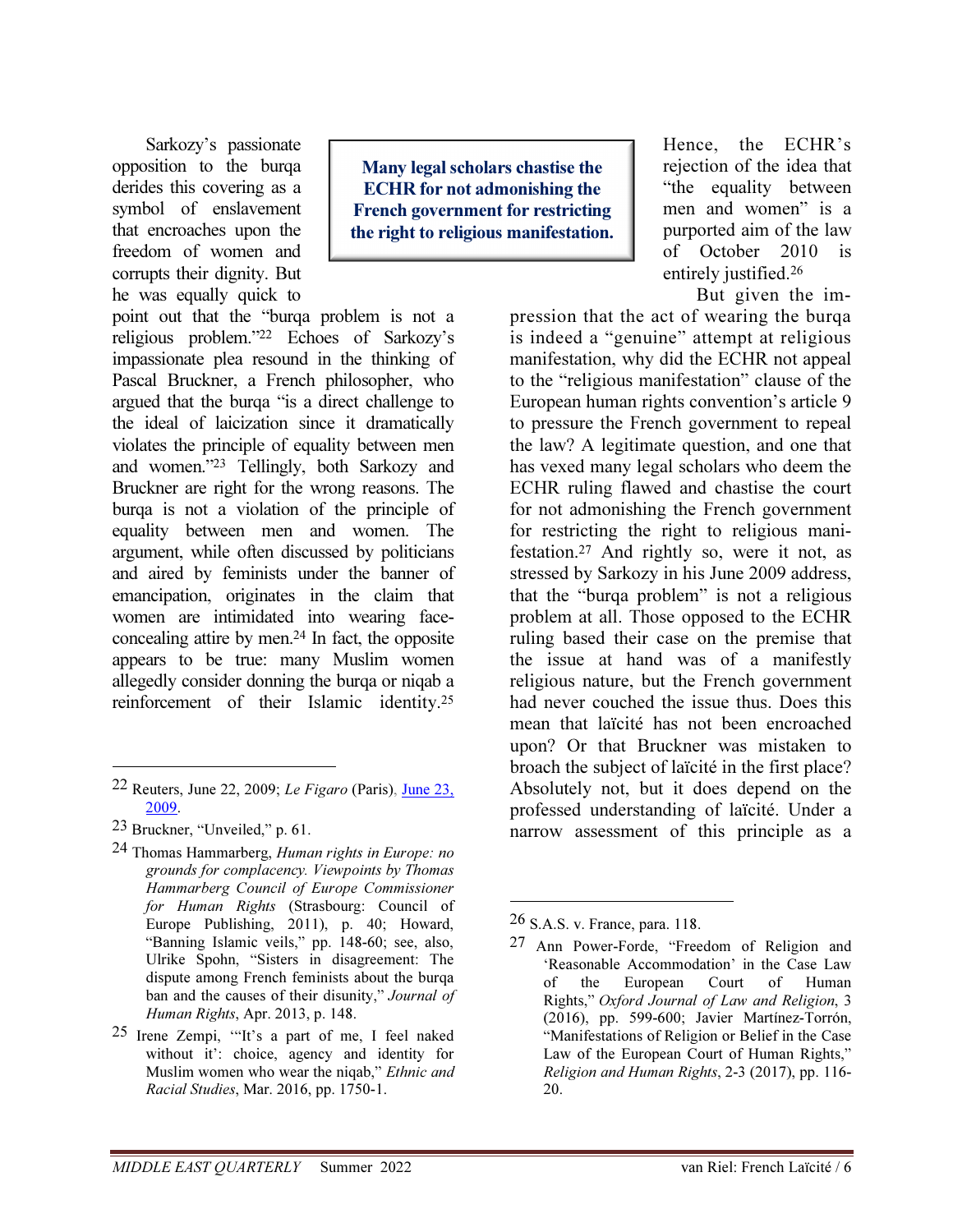straightforward separation of church and state, and, if the French government is correct that the "burqa problem" is not of a religious nature, it cannot be said that the principle of laïcité has been violated. However, if one agrees with the broadly conceived understanding of laïcité as comprising the fundamental requirements of "living together," the principle, irrespective of the nature of the "burqa problem," has, indeed, been challenged.

Many critics have lampooned and disparaged the ECHR for upholding the French law of October 2010, which in their view is unmistakably discriminatory, hampers the integration of Muslim minorities, and constitutes legal repression. It has even been suggested that the law exploits laïcité by making it "a French excuse for increasing Islamophobia."<sup>28</sup> One critic has accused the European court of "pandering to dangerous political leanings" and failing to stem the tide of "an increasingly illiberal and siege attitude toward minorities." This critic has even compared the French government's enactment of the law to China's practice of forced assimilation.<sup>29</sup>

28 Jennifer Heider, "Unveiling the Truth behind the French Burqa Ban: The Unwarranted Restriction of the Right to Freedom of Religion and the European Court of Human Rights," Indiana International & Comparative Law Review, 1 (2012), p. 115; Nilay Saiya and Stuti Manchanda, "Do burqa bans make us safer? Veil prohibitions and terrorism in Europe," Journal of European Public Policy, Nov. 2019, pp. 13-4; Shaira Nanwani, "The Burqa Ban: An Unreasonable Limitation on Religious Freedom or a Justifiable Restriction?" Emory International Law Review, 3 (2011), pp. 1445-6.

-

29 Hakeem Yusuf, "S.A.S. v. France: Supporting Living Together or Forced Assimilation," International Human Rights Law Review, 2 (2014), pp. 300-2.



Anti-burqa poster defaced by vandals. It has been suggested that the French law exploits laïcité by making it "a French excuse for increasing Islamophobia."

Strong words indeed, yet the critics fail to appreciate two distinctive features of French society: the distinct constitutional arrangement of France and the Republicanflavored exclusive neutrality espoused by the French state. Additionally, and rather alarmingly, they appear to deem it excessive to consider the reason why the ECHR upheld the vivre ensemble principle as a legitimate aim, namely,

> to protect a principle of interaction between individuals, which in its view is essential for the expression not only of pluralism, but also of tolerance and broadmindedness without which there is no democratic society.<sup>30</sup>

<sup>30</sup> Mark Hill and Katherine Barnes, "Limitations on Freedom of Religion and Belief in the Jurisprudence of the European Court of Human Rights in the Quarter Century since its Judgment in Kokkinakis v. Greece," Religion and Human Rights, 2-3 (2017), p. 196.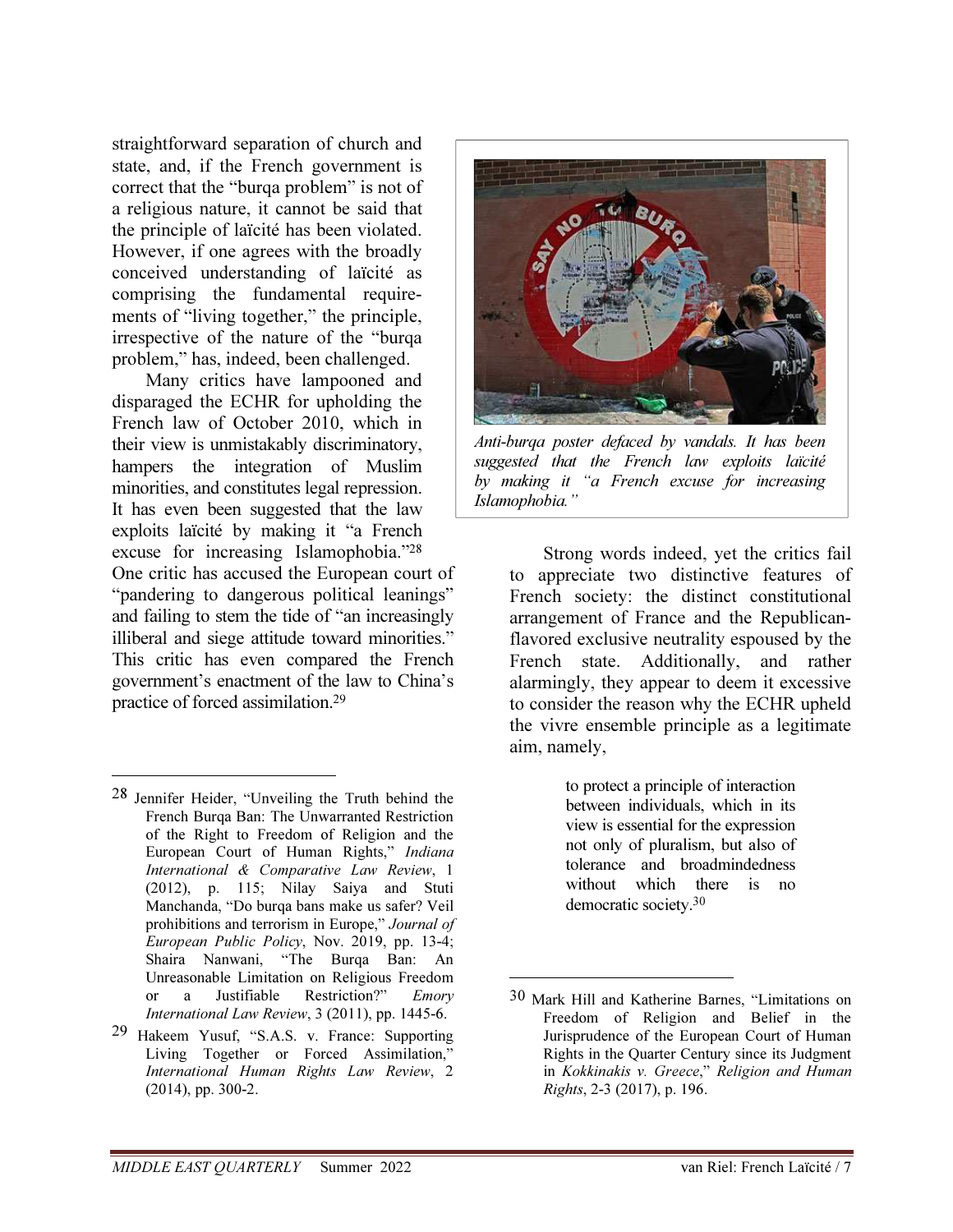And with what intent? Precisely to address and resolve the objections raised.

#### **Conclusion**

The Carolingian scholar Rabanus Maurus ( $7^{th}/8^{th}$  centuries) contended that the face permits agnitio (perception/recognition of nature) of the person encountered. The celebrated philosopher Ludwig Wittgenstein asserted that the face appears as the visible manifestation of the self.<sup>31</sup> Deeply ingrained, yet seldom accentuated, this notion is a key feature of the social and historical disposition of Europe. This explains why the French National Assembly accorded so much weight to the vivre ensemble principle and, in an explanatory memorandum to the 2010 bill, was willing to condemn explicitly the wearing of the full-face veil as

> the rejection of the values of the Republic. Negating the fact of belonging to society for the persons concerned, the concealment of the face in public spaces brings with it a symbolic and dehumanizing violence, at odds with the social fabric. … The voluntary and systematic concealment of the face is problematic because it is quite simply incompatible with the fundamental requirements of

The French National Assembly condemned the wearing of the full-face veil as "rejection of the values of the Republic."

"vivre ensemble" in French society.<sup>32</sup>

That European societies are becoming more pluralistic, multi-religious, and multicultural is a given that cannot be cir-

cumvented or dodged by politicians, officials, and legislators. But it does raise questions: How to fashion a society that allows disparate groups of people to flourish and exercise their rights without significantly altering the cultural landscape of a country? In France's case, should the government ease restrictions on cultural and religious expressions in the public sphere or persist in advocating measures that safeguard laïcité? France has apparently chosen to endorse a moderate or weakened laïcité. But it would be preposterous to conceive of the current French government's understanding of laïcité as "hostile." Next to the fact that this is legally impossible (France is after all a member of the ECHR), a glance at the French public space should suffice. Public spaces brim with symbols that ostensibly appear to contravene laïcité. It is all there, from kippahs to hijabs, from churches to synagogues to mosques. These are reasonable symbols expressive of particular identities that befit a pluralistic, democratic, and open society.<sup>33</sup> But, according to a majority of Europe's foremost court on human rights and the French national assembly, face-concealing garments are not. Quite the opposite, they compromise the values of the republic. Tolerance and reciprocity sanction vivre ensemble, but this

-

<sup>31</sup> M. E. Moore, "Meditations on the Face in the Middle Ages (with Levinas and Picard)," Literature and Theology, Feb. 2010, p. 22; Ludwig Wittgenstein, Culture and Value (Chicago: Chicago University Press, 1980), p. 23.

<sup>32</sup> S.A.S. v. France, para. 25.

<sup>33</sup> John Rawls, "The Idea of Public Reason Revisited," The University of Chicago Law Review, Summer 1997, p. 801.